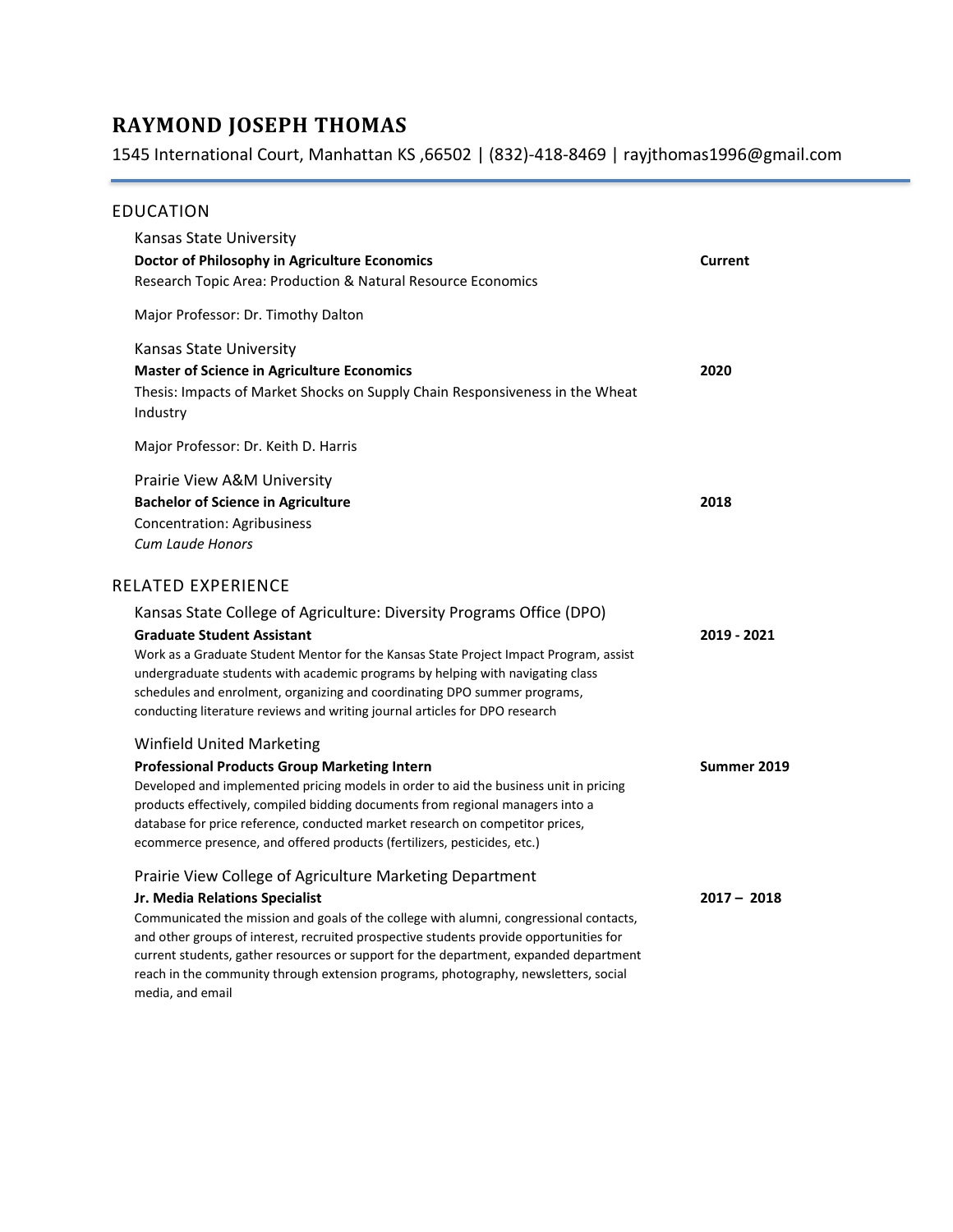| Agworkers Insurance<br><b>University Student Representative</b><br>Served as the student representative for an insurance company that specializes in<br>servicing employees in agriculture, planned meetings with student led organizations to<br>expand target markets and reach new demographics, set up and worked booths at school<br>and agriculture events in order to garner interest from students, faculty, & staff                                | $2015 - 2018$    |
|-------------------------------------------------------------------------------------------------------------------------------------------------------------------------------------------------------------------------------------------------------------------------------------------------------------------------------------------------------------------------------------------------------------------------------------------------------------|------------------|
| USDA National Agricultural Statistics Service (NASS)<br><b>Undergraduate Statistics Intern</b><br>Assisted in conducting surveys and statistical analysis for agricultural production and<br>supplies of food and fiber, prepared reports related to price of good, farm labor, wages,<br>weather, and other aspects of the farm industry, assisted in organizing and hosting pre-<br>survey planning events and workshops for survey teams and enumerators | $2015 - 2018$    |
| <b>RELATED SKILLS</b>                                                                                                                                                                                                                                                                                                                                                                                                                                       |                  |
| Statistical Data Analysis Tools Experience<br>Stata, R-Studio, GAMS                                                                                                                                                                                                                                                                                                                                                                                         |                  |
| Microsoft Tools Experience<br>Excel, Word, PowerPoint, etc.                                                                                                                                                                                                                                                                                                                                                                                                 |                  |
| <b>TEACHING EXPERIENCE</b>                                                                                                                                                                                                                                                                                                                                                                                                                                  |                  |
| Kansas State University<br>Teaching Assistant to Dr. Ben Schwab - "Principles of Agriculture Economics"<br>Collaborated on curriculum and exam development, met with students upon request,<br>and graded all written work, including final exam papers.                                                                                                                                                                                                    | <b>Fall 2020</b> |
| Kansas State University<br>Teaching Assistant to Dr. Keith D. Harris - "Principles of Agribusiness Management"<br>Collaborated on curriculum and exam development, met with students upon request,<br>and graded all written work, including final exam papers.                                                                                                                                                                                             | Fall 2018, 2019  |
| <b>INTERNATIONAL EXPERINCE</b>                                                                                                                                                                                                                                                                                                                                                                                                                              |                  |
| Prairie View A&M University Costa Rica Study Abroad<br>Studied land resources economics, land use regulation, tourism as a source of revenue<br>in agriculture, sustainable production practices, and international trade deals in<br>Costa Rica on a week-long excursion                                                                                                                                                                                   | Spring 2018      |
| Prairie View A&M University Central Mexico Study Abroad<br>Studied the processing of meat and dairy products, sanitation practices and regulation,<br>and analyzed trade agreements while evaluating international relations at institutes<br>in Central Mexico on a week-long excursion                                                                                                                                                                    | Spring 2017      |
| Texas A&M and Prairie View A&M Namibia Study Abroad<br>Studied cultural pluralism and impactful photo journalism techniques as they relate<br>to agricultural production while traveling through five countries in Africa on a<br>month-long intensive excursion                                                                                                                                                                                            | Summer 2016      |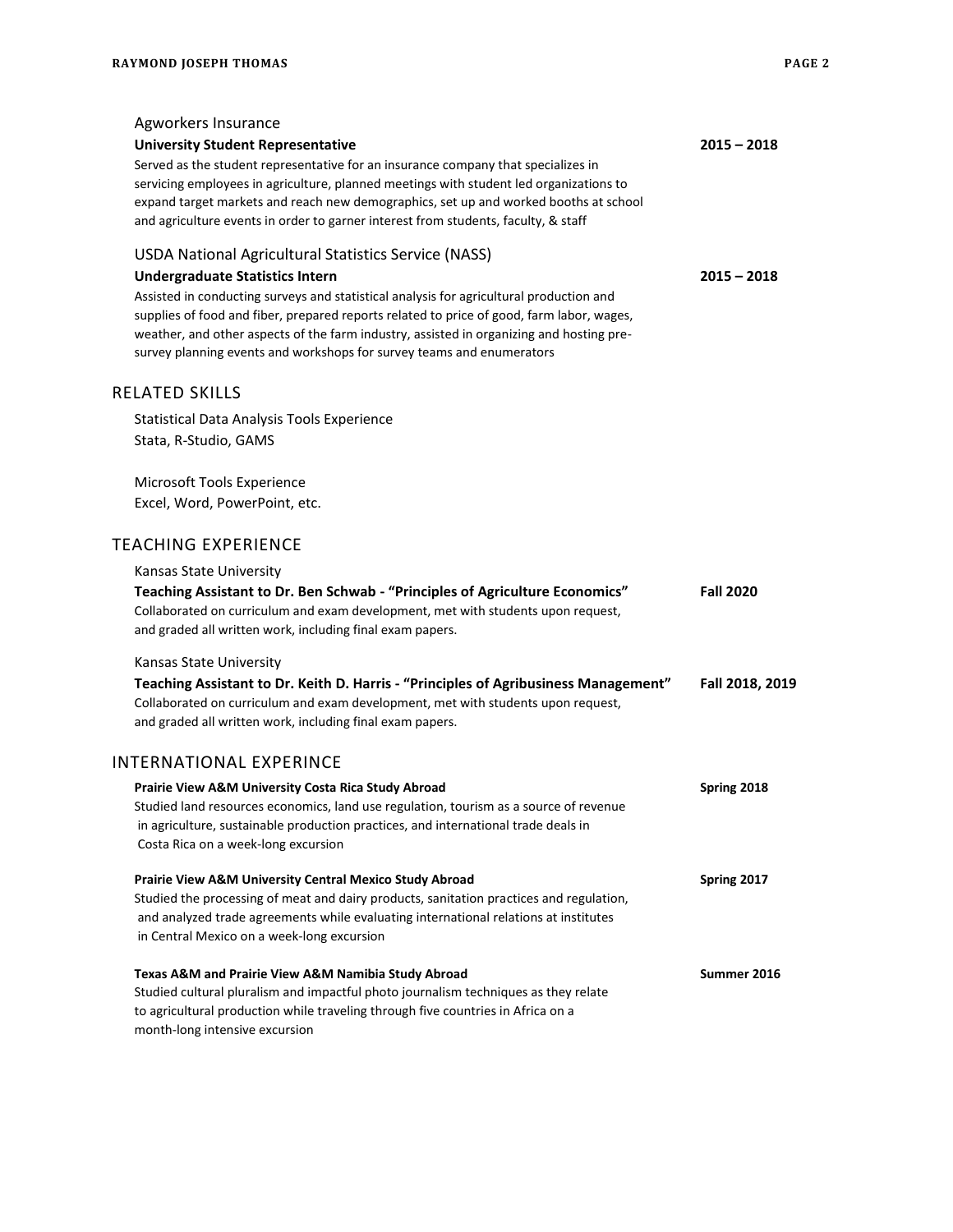## AWARDS

| American Royal Scholarship                                                        | 2020             |
|-----------------------------------------------------------------------------------|------------------|
| George Washington Carver Spirit of Innovation Award                               | 2019             |
| National MANRRS Conference Division II Graduate Research Poster Contest 1st Place | 2019             |
| Farm Credit MANRRS VIP Scholarship                                                | 2017             |
| Gilman International Study Abroad Scholarship                                     | 2016             |
| Prairie View A&M University Scholarly Male Award                                  | 2016             |
| USDA 1890 Land Grant University Honors Scholarship Recipient                      | 2014             |
| Eagle Scout - BSA Troop 56, Atascocita, TX                                        | 2012             |
| <b>MEMBERSHIPS</b>                                                                |                  |
| Minorities in Agriculture, Natural Resources, & Related Sciences (MANRRS)         |                  |
| Graduate Students of Agriculture Economics Association (GSAE)                     |                  |
| Graduate Student Council (GSC)                                                    |                  |
| Kansas State Center for Risk Management Education & Research Fellow (CMER)        |                  |
| National Science Foundation R3 NRT Scholar                                        |                  |
| <b>LEADERSHIP POSITIONS</b>                                                       |                  |
| <b>Social Chair (Graduate Students in Agriculture Economics)</b>                  | Spring 2022      |
| Duties: Planning and organizing department/organization social, fundraising,      |                  |
| and extracurricular events, help to facilitate travel to off campus events, help  |                  |
| facilitate outreach within the department and college                             |                  |
| <b>Region 3 &amp; 4 Graduate Student Vice President (MANRRS)</b>                  | <b>Fall 2019</b> |
| Duties: Organizing the Multicultural Student Committee in the KSU MANRRS          |                  |
| Chapter, applying for university funding for conference trips, upholding          |                  |
| the duties of the president if ever they are absent                               |                  |
| <b>Diversity Advocate (GSC)</b>                                                   | Spring 2020      |
| Duties: Communication with multicultural student organizations about              |                  |
| graduate school affairs, representing the multicultural student population at     |                  |
| council meetings, raising awareness about issues and opportunities related        |                  |
| to diversity & inclusion on campus                                                |                  |
| <b>Graduate Student Vice President (MANRRS)</b>                                   | Present          |
| Duties: Organizing the Multicultural Student Committee in the KSU MANRRS          |                  |
| Chapter, applying for university funding for conference trips, upholding          |                  |
| the duties of the president if ever they are absent                               |                  |
| PROGRAM/CONFERENCE PARTICIPATION                                                  |                  |
| <b>National MANRRS Conference</b>                                                 | 2019 - 2021      |
| NASDA Winter Policy Conference Diversity Summit                                   | 2020             |
| Kansas State Research and Extension Fellow                                        | 2018             |
| USDA Student Diversity Outreach Program                                           | 2018             |